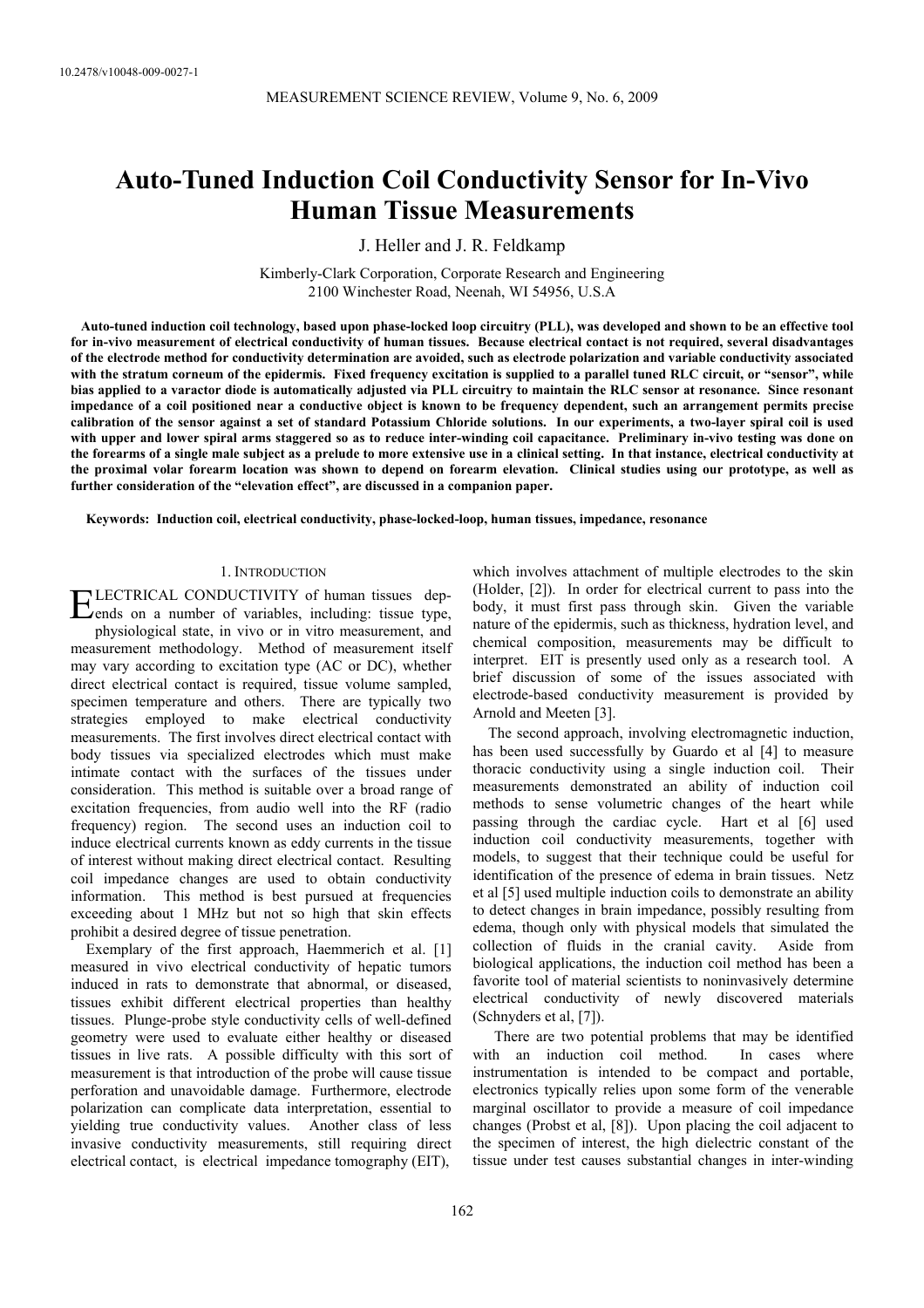coil capacitance (Harpen, [9]), with oscillation frequency altered in the process. Since electrical conductivity via induction coil is quadratically dependent on excitation frequency (Harpen, [10]), results using a marginal oscillator are likely to be ambiguous, unless some strategy is used to lock oscillator frequency. Another issue with induction coil methods concerns the closeness of approach to body tissues (Zaman et al, [11]). As is well known, the magnetic induction field in the vicinity of a simple loop coil (as an example) falls off with the third power of distance along the coil axis once our observation point is beyond one coil radius (Jackson, [12], p. 183). This can be used to advantage, however, when attempting to confine the measurement to a specific region of space – but generally, the gap between coil and specimen must be controlled to assure reproducibility.

#### 2. METHODS

 To address the issues described in the preceding section, an auto-tuned induction coil method has been pursued at Kimberly-Clark Corporation using a surface coil. Auto-tuning uses a phase-locked loop (PLL) approach to maintaining a parallel RLC (resistance, inductance, and capacitance) circuit at resonance while under fixed frequency excitation. The capacitance component of the RLC circuit is partly comprised of a varactor which can be automatically adjusted to compensate for the inevitable variations in inter-winding capacitance occurring due to specimen contact. A flat, twolayer spiral surface coil etched onto a standard printed circuit board (PCB) has been used in testing thus far, with the two spiral layers staggered relative to each other in order to reduce inter-winding capacitance and promote easier lock with PLL controls. Because of the flat nature of the coil and small size, it is relatively easy to reproduce the specimen-coil gap distance by attachment of a plastic film over the coil, typically 0.1 mm thick. A picture of the induction coil used in clinical testing is shown in figure  $1 -$  its diameter is about 3.5 cm.



Fig.1 Photo of spiral coil along its main axis. A second foil, staggered from the first is unseen on the opposite side of the board. Diameter  $= 3.5$  cm.

 An equivalent circuit of the induction coil [20], which captures the essential physics of its behavior, is shown in figure 2. Using an impedance analyzer to test several replicates of dual-layer spiral coils in *free space*, R<sub>s</sub> is nominally  $0.37\Omega \pm 0.02\Omega$ , R<sub>p</sub> is nominally about  $27 \text{ k}\Omega \pm 0.5$ k $\Omega$ , C = 9.67 ± 0.03 pF and L = 3.35  $\mu$ H ± 0.03  $\mu$ H. In use, capacitance C was supplemented by additional parallel capacitance, in the form of a varactor diode, to permit autotuning, while  $R_p$  was supplemented by additional parallel resistance to permit easier location of the resonant point (by reduction of circuit Q).



Fig.2 Equivalent circuit for an induction coil.

Referring to the circuit in figure 2 as the "sensor", sensor impedance and admittance *at the resonant point* of the sensor is easily derived as:

$$
A_{res} = \frac{1}{Z_{res}} = \frac{1}{R_p} + \frac{R_s}{R_s^2 + X_L^2}
$$
 (1)

Resonance is defined here as the frequency at which either admittance or impedance becomes purely real. Coil reactance is represented by its usual symbol,  $X_L$ . Provided RF frequencies exceed 10 MHz, then for a coil having inductance *L* > about 3.0 μH and series resistance  $R_s$  < about 1 Ω, equation (1) can be approximated quite closely by:

$$
A_{res} = \frac{1}{Z_{res}} \approx \frac{1}{R_p} + \frac{R_s}{X_L^2} = \frac{1}{R_p} + \frac{R_s}{\omega^2 L^2}
$$
 (2)

Angular frequency is given by *ω*. Series coil resistance R<sub>s</sub> arises from a combination of intrinsic coil resistance, which we call  $R_L$ , and a resistance  $R_E$ , originating in the eddy currents induced in any nearby conducting material,  $R_s = R_L + R_E$ . Furthermore, analytical efforts using Maxwell's equations to relate the real part of coil impedance, at resonance, to specimen conductivity (Harpen, [10], eq. 21) show that if frequency is not too large, the contribution to coil resistance coming from eddy currents varies linearly with specimen conductivity,  $\sigma$ , the square of angular frequency ω, and the square of inductance: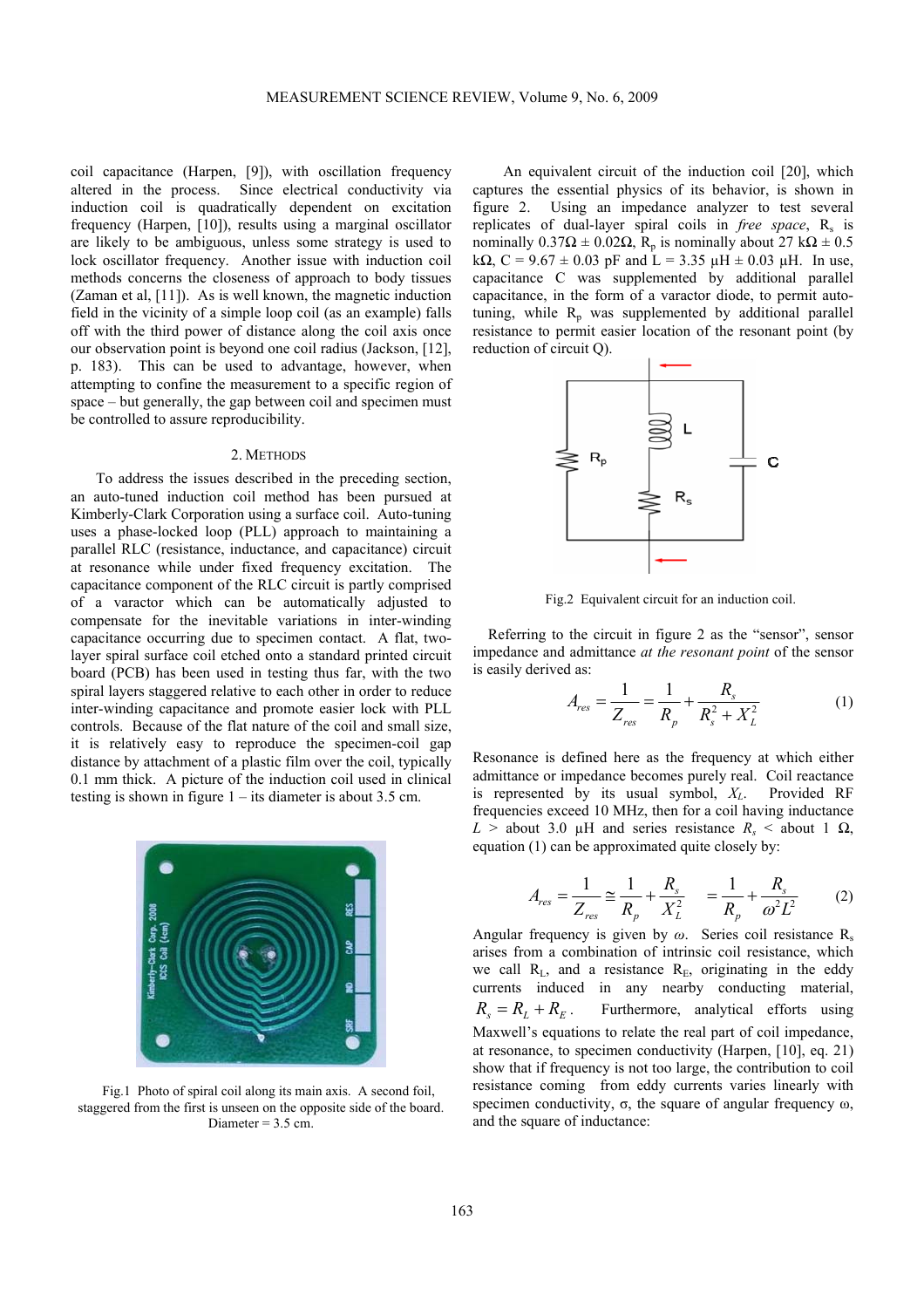$$
R_E = \alpha' \sigma \omega^2 L^2 \tag{3}
$$

Substituting (3) into (2) leads to a simple result, with  $\alpha$ introduced as a frequency independent constant:

$$
A_{res} = \frac{1}{Z_{res}} = \left(\frac{1}{R_p} + \frac{R_L}{\omega^2 L^2}\right) + \alpha' \sigma \tag{4}
$$

The key feature of  $(4)$  is that admittance,  $A_{res}$ , ought to vary linearly with specimen conductivity, having slope that is independent of frequency, and an intercept that is nearly independent of frequency provided that  $R_p$  is not too large. Recall that  $R_p$  is deliberately reduced by placing additional resistance in parallel with the existing intrinsic coil resistance. With R<sub>L</sub> about 0.4  $\Omega$  and R<sub>p</sub> set to about 20 k $\Omega$  by adding additional parallel resistance, the first term in parentheses in (4) is about an order of magnitude larger than the second, implying that intercept should be nearly frequency independent. Nevertheless, PLL electronics is used, in conjunction with varactor technology to maintain resonance at a fixed excitation frequency, which has the effect of forcing the intercept to be constant in practice. We note here that an alternative approach to PLL electronics is to sweep the capacitance of the varactor throughout some suitable range so that the RLC passes through resonance at the preset fixed excitation frequency. Using peak detection methods, determination of RLC impedance at resonance is again possible. Each method is accommodated in our prototypes, and has been used to "validate" the other.

#### *ICCS 2008 Prototype*:

Figure 3 provides a view of the handheld portable unit used to determine the resonant impedance, and thus admittance, of the sensor at *fixed frequency*.

the coil near to conductive tissues (Harpen, [9]) , and thus detune the circuit – detuning has been observed to be as high as 0.5 MHz in our own, strongly coupled measurements. Harpen [10] presents measurements, using simple loop coils loosely coupled to samples, showing about 0.1 MHz of detuning when conductivity reaches about 4.5 S/m – dependence of detuning on conductivity was shown to be highly nonlinear (cubic).

Figure 4 provides a greatly simplified view, in block diagram form, of the electronics used to determine the resonant impedance, and thus admittance, of the sensor at *fixed frequency.* Maintaining resonance at a fixed excitation frequency is accomplished in either of two ways, though in either case, a "sense" resistor is placed in series with the circuit of figure 2 for the purpose of measuring voltage, current and phase angle (of voltage relative to current). In the PLL (phase locked loop) mode, phase angle is used to provide a DC feedback signal that is used to auto-tune a varactor placed in parallel with an induction coil, with the goal of maintaining phase angle nearly equal to zero, i.e. a resonant condition at the selected frequency.

The other mode, using swept capacitance, simply sweeps the capacitance range of the varactor while the applied RF excitation is kept at fixed frequency, forcing the sensor to "pass through" a resonant condition at the applied fixed frequency of the source. The latter mode determines the resonant point by noting when voltage has maximized. Though there are simpler induction coil methods to measure electrical conductivity, such as the marginal oscillator (L. Hart et. al., [6]), these do not typically provide a means to compensate for detuning.



Fig.3 ICCS 2008 prototype with cover removed to show electronics (two stacked boards).

Because of the possible dependence of the intercept of (4) on frequency, though likely weak for our spiral coil, it is imperative that a fixed frequency be used for accurate measurements. In practice, the relative permittivity of the specimen is sufficiently high ( $>>1$ ) that inter-winding coil capacitance is expected to increase significantly upon placing



Fig.4 Block diagram of auto-tuned, resonant induction coil conductivity sensor.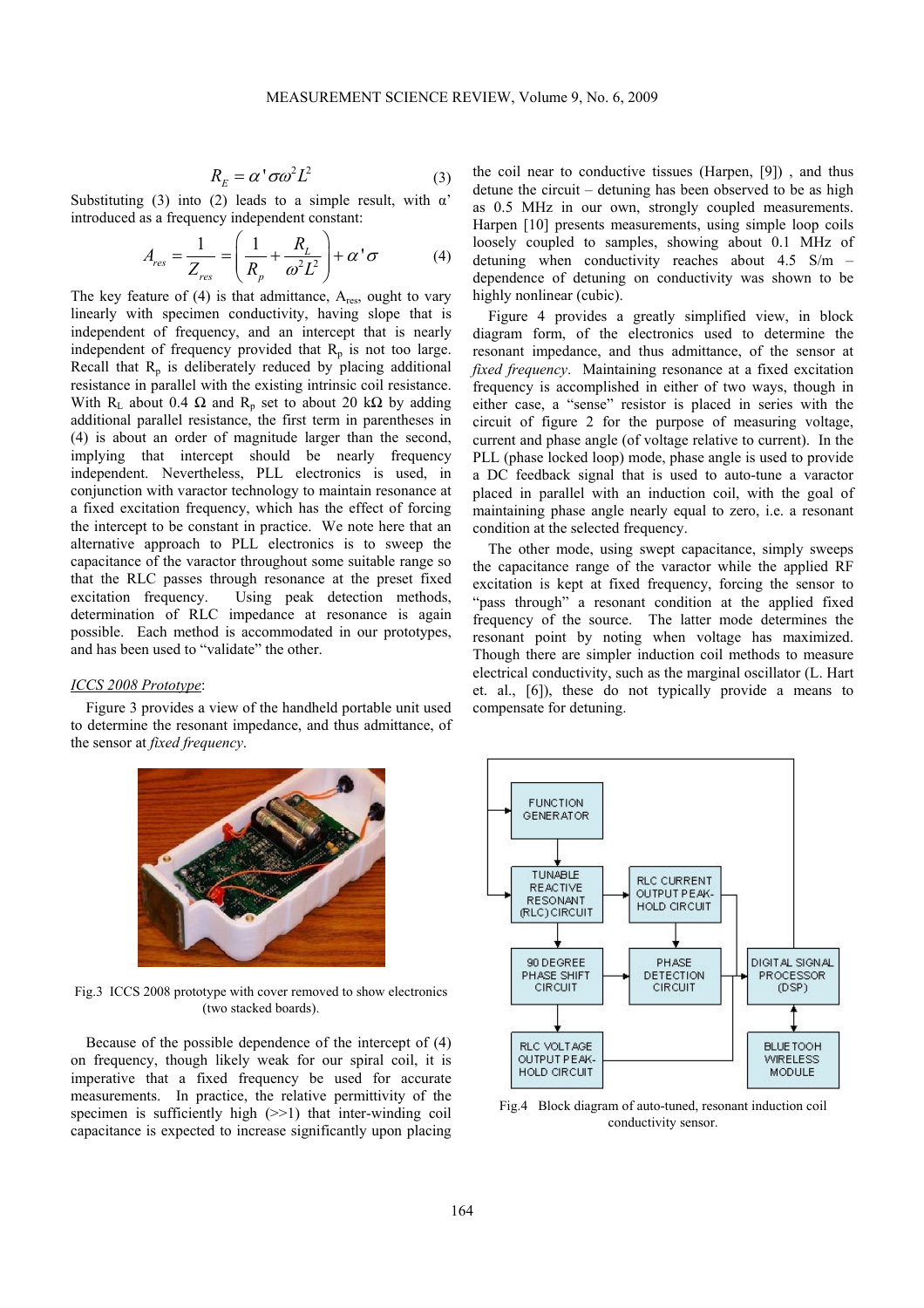#### *A. Function Generator*

The purpose of the function generator is to provide a highly stable constant amplitude sinusoidal voltage to drive the tunable reactive resonant circuit. The heart of this circuit is the Analog Devices 9859 Direct Digital Synthesizer (DDS), but the circuit also includes several filtering stages and a constant reference crystal. The function generator's frequency can be adjusted by the Digital Signal Processor (DSP) via a SPI serial communication interface. Specifications for this circuit include frequency adjustment from 10 to 20 MHz, with a resolution of less than 10 Hz and an accuracy of 100ppm.

## *B. Tunable Reactive Resonant (RLC) Circuit*

This circuit consists of a parallel RLC circuit (figure 2) where the inductive component is the induction coil; the primary capacitive component is a set of varactors which allow for remote capacitance adjustment via a serial output from the DSP; and a resistor which lowers the Q-value of the reactive components allowing the entire circuit to be held at resonance more easily. This circuit is driven by the function generator through a sense resistor allowing for measurements of voltage across and current through the RLC circuit. Placing a conductive object in front of the coil will cause an amplitude change in the voltage across the RLC circuit and a phase shift between voltage and current outputs indicating that the circuit is no longer at resonance. At this point, either the frequency of the function generator or the capacitance of the varactors can be adjusted by the DSP to return the RLC circuit to resonance. From the change in voltage amplitude and the current through the RLC circuit when a conductive object is placed near the coil, the impedance change of the coil at resonance can be accurately calculated.

## *C. RLC Voltage Output Peak Hold Circuit*

This circuit takes the voltage output from the RLC circuit and allows for the measurement of the maximum voltage over a period of time. The time period is controlled by a reset signal from the DSP. At the heart of this circuit is a Texas Instruments TLV3501 high speed voltage comparator which is configured to monitor and maintain the maximum voltage. The output of this circuit, the maximum voltage since the last reset, is sent to the DSP via an analog to digital converter and a SPI serial interface.

## *D. RLC Current Output Peak Hold Circuit*

Note that the current output from the RLC circuit is actually a voltage that can be used to calculate current since the voltage is across a constant sense resistor of known value. This circuit takes the current output voltage from the RLC circuit and allows for the measurement of the maximum current over a period of time. The time period is controlled by a reset signal from the DSP. At the heart of this circuit is another Texas Instruments TLV3501 high speed voltage comparator which is configured to monitor and maintain the

maximum voltage. The output of this circuit, the maximum current since the last reset, is sent to the DSP via another analog to digital converter and a SPI serial interface.

## *E. 90 Degree Phase Shift Circuit*

This circuit utilizes a unity gain amplifier in a Sallen-Key configuration to implement a 90 degree phase shift. The phase shift is necessary for the phase detection circuit due to the fact that the phase detector will be unstable when the two inputs are in phase with each other; i.e. the RLC circuit is at resonance. Therefore the output of this circuit, which is the voltage output of the RLC circuit shifted by 90 degrees, is used as one of the inputs to the phase detection circuit.

#### *F. Phase Detection Circuit*

This circuit compares the phase of the current output and the phase-shifted voltage output of the RLC circuit to determine the position of the RLC circuit with respect to resonance. If the output of this circuit indicates that the voltage leads the current by 90 degrees, we know that the RLC is exactly at resonance. At the center of this circuit is the Analog Devices AD8302 Phase/Gain comparator, which accepts the two inputs and provides a DC voltage output representing phase difference. As stated above, this circuit will be unstable when the two inputs are in phase with each other; therefore we avoid this situation by applying the 90 degree phase shift to the voltage input. The DC voltage output of this circuit is converted to a digital value and is sent to the DSP via a SPI serial interface.

## *G. Digital Signal Processor (DSP)*

This is the main processing unit of the overall circuit. The DSP accepts inputs from the voltage peak hold circuit, the current peak hold circuit, and the phase detection circuit and sets outputs to control the function generator's frequency and the RLC circuit's capacitive component. The DSP also interfaces with the Bluetooth interface to allow control from and provide data to the user interface software residing on a remote PC. The Digital Signal Processor selected for this circuit is the TMS320F2808 manufactured by Texas Instruments. It was chosen primarily because it provides the appropriate number of high speed SPI interfaces, includes substantial on board memory to hold both the control firmware and the necessary data, and can operate at a high enough speed to accommodate design specifications.

#### *H. Bluetooth Wireless Communication Module*

Since a wireless interface with a data collection and control application on a remote PC was desired, the BlueGiga WT12 Bluetooth module was implemented. This module allows two-way serial communications between the remote PC and the DSP. The capabilities of the WT12 module include Bluetooth 2.0 with enhanced data rate to accommodate high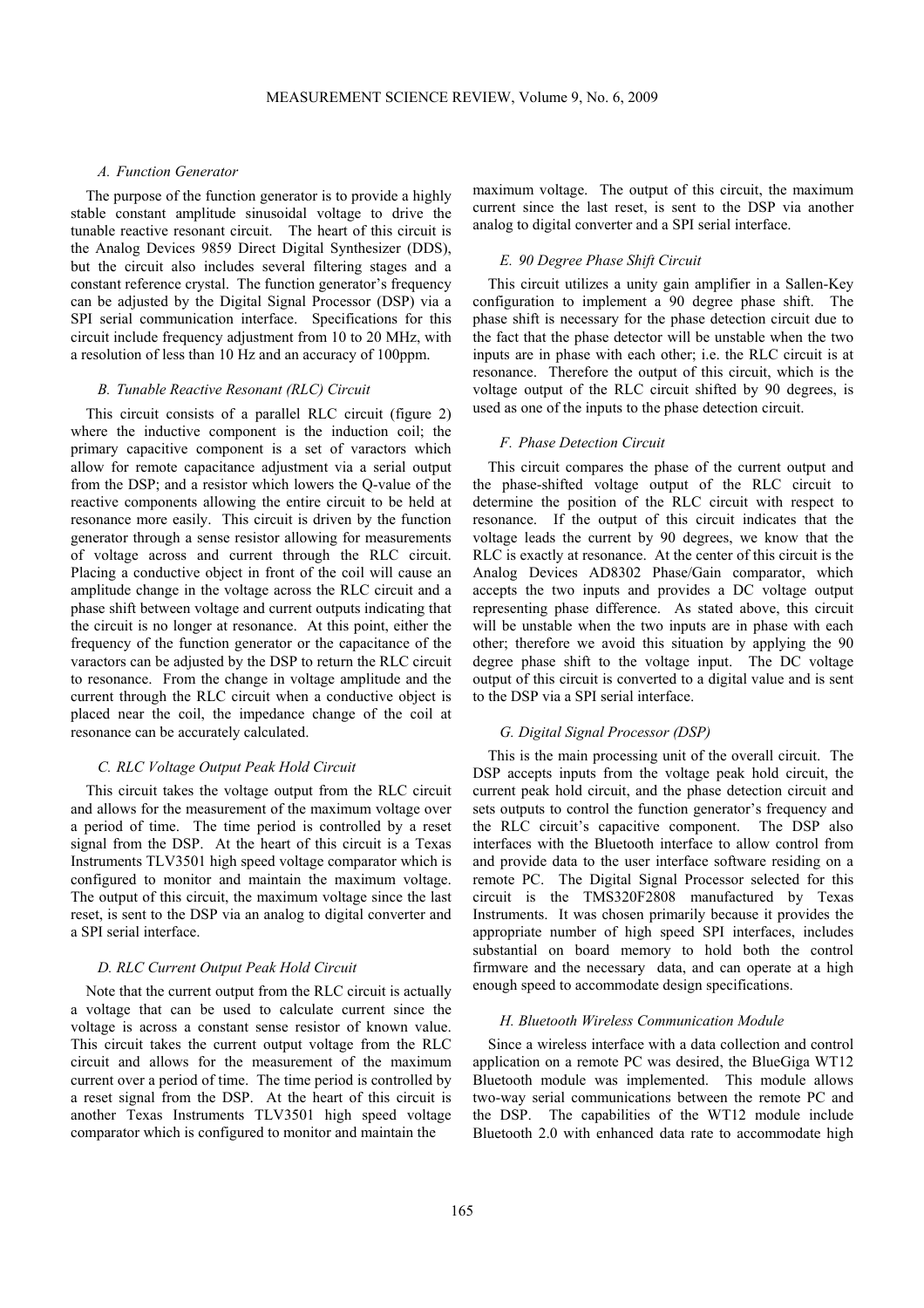speed data communication with reduced power consumption over other Bluetooth modules.

#### 3. RESULTS

Using portable electronics described previously, and developed in collaboration with Plexus Services Corporation we measured sensor admittance while the resonant coil is placed into close proximity with a series of standard Potassium Chloride (KCl) salt solutions. Electrical conductivities of KCl solutions were obtained using data from [21] and corrected for temperature as necessary. Strictly speaking, these values are applicable only to lower frequencies (< 0.1 MHz), but presumed accurate at 12.5 MHz. KCl solutions were placed in 0.5 liter plastic bottles having a 7cmX8cm rectangular base and 10cm height, facilitating full contact with the coil at the side wall. A typical calibration curve is shown in figure 5, taken at 12.5 MHz, which illustrates excellent agreement with the simple form of equation (4). Some of these bottles were sacrificed to measure wall thickness, which was found to vary by about 10%, accounting for the noise that is observed in the figure.



Fig.5 Admittance (micro Siemens) vs. aqueous KCl Conductivity at a spacing of 1.7 mm.

Plastic spacers were also prepared, allowing us to make additional complete sets of measurements at a variety of separations between coil and specimen (KCl solution). As indicated in figure 5, slope is expected to increase as gap distance between coil and specimen decreases. Examination of data at a variety of spacing values led us to a general equation consistent with the physics of equation (4), but also accounting for coil-specimen gap distance, *x*:

$$
A = A_0 + \frac{\alpha \sigma}{\beta + x} \tag{5a}
$$

$$
\alpha' = \frac{\alpha}{\beta + x} \; ; \; A_0 = \frac{1}{R_p} + \frac{R_L}{\omega^2 L^2} \approx \frac{1}{R_p} \qquad \text{(5b)}
$$

Rearranging (5) to the form of (6) below allowed us to test the role played by coil-specimen gap distance:

$$
\frac{\sigma}{A - A_0} = \frac{\beta}{\alpha} + \frac{x}{\alpha} \tag{6}
$$

Figure 6 vindicates the form of (6), which was further supported by simulations of the effect of gap distance between coil and specimen using an electromagnetic method of moments package (FEKO) [17]. Once the calibration parameters, α and β, were found, the sensor was used for invivo human tissue measurements. A helpful aspect of (6) is that while β is typically about 3 mm, the spacing used for invivo testing is about 0.1 mm, making precise knowledge of spacing relatively unimportant. In all in-vivo testing thus far, a 0.1 mm adhesive plastic film was placed over the coil for hygienic considerations. Obviously, no electrical contact is made with the specimen with such an arrangement.



Fig.6 Effect of gap distance. Data collected for 2.0% Potassium Chloride, having conductivity =  $3.11$  S/m (23.4 C).

## *Relation of Eddy Current Measurements to Tissue Micro-Structure*:

In order to make sense of the inevitable variation in electrical conductivity that occurs from site to site on the body, and more importantly from one individual to the next, we have developed a simple hypothesis that turns out to be consistent with data collected thus far in two clinical trials. The central idea we use to interpret data considers soft tissue beneath the epidermis as a two-phase medium consisting of low-conductivity micro-vascular tissue and highly conductive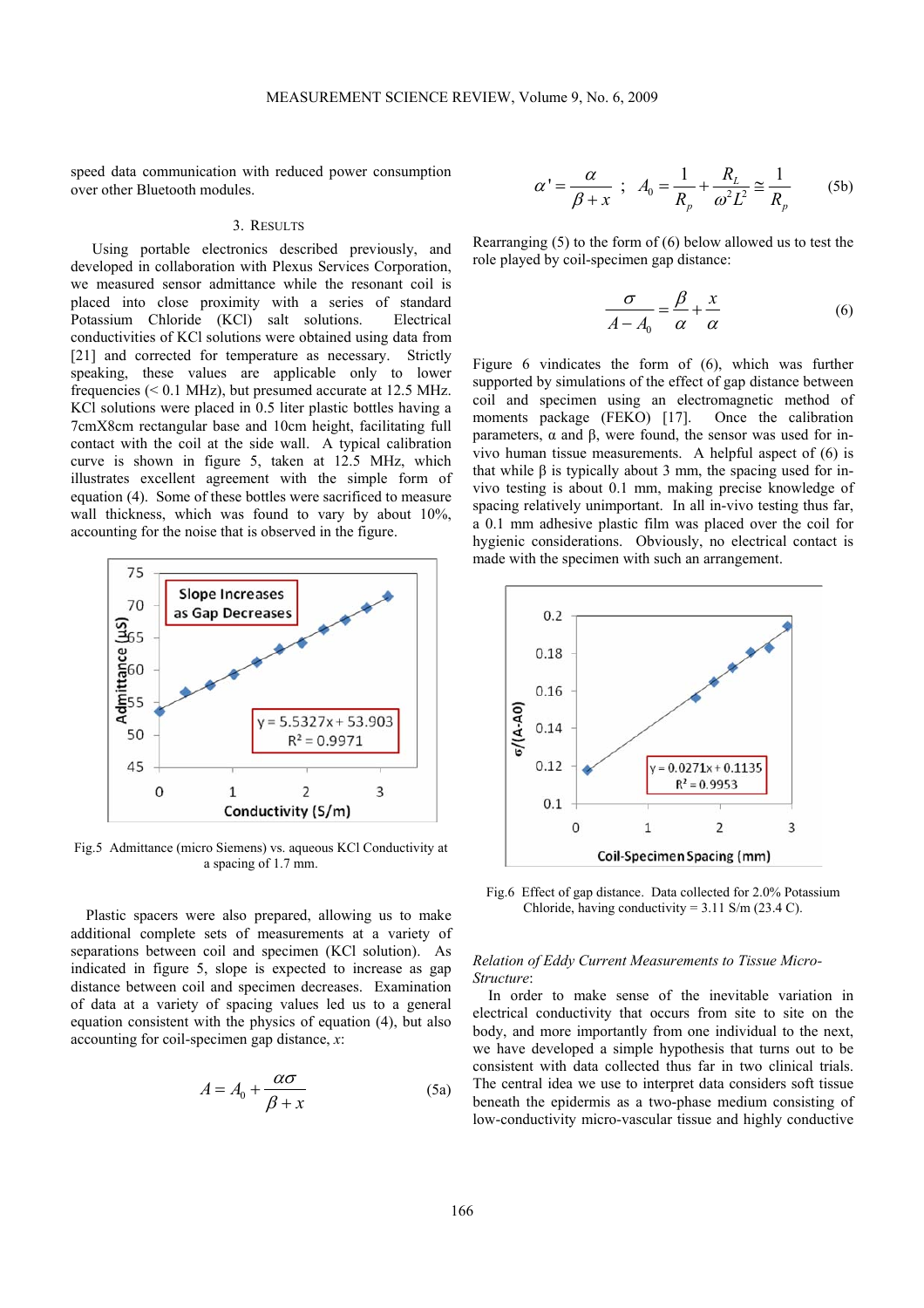interstitial fluids. Representation of soft human tissue as two phases of interacting incompressible material is common (Leiderman et. al., [13]). Furthermore, recent research supports the notion that small blood vessels are relatively nonconducting (Stinstra et. al., [14]) in comparison with interstitial fluids. They attribute low conductivity to the insulating nature of the capillary wall and the tendency for non-conductive blood cells to greatly increase the path length for charge carriers. Further discussion of the insulating nature of small vessels is taken up in the appendix.

Since our coil radius is about 1.75 cm, limiting penetration depth to about 1.5 cm, vascular tissue probed by induction coil conductivity sensor (ICCS) technology is believed to consist primarily of very small vessels, such as arterioles, capillaries, venules and lymph vessels – though arteries and veins will contribute if located in the coil's "field of view". The distribution of blood across the various vessel types would of course be dependent upon body location. Because of their interconnected arrangement, flow obstructions through one portion of the vascular circuit will likely have impact on flow elsewhere.

According to our hypothesis, any stimulus, whether thermal, mechanical or physiological, that would cause the volume fraction of the "vascular tissue phase" to decrease, should cause conductivity to increase. For example, deliberately lowering blood pressure in an extremity through increased elevation should cause conductivity to increase. Prior to clinical work, this was tested on one of the authors using our ICCS prototype. As figure 7 clearly shows, electrical conductivity increases in the right forearm after being held vertically above the heart for 60 seconds, providing support for our hypothesis. Furthermore, right and left forearms show statistically significant differences in electrical conductivities – the vascular tree is expected to show differences from right to left, even if only a result of right and left blood pressure differences. For this reason, blood pressures were routinely measured in our clinical studies thus far. The role of blood pressure in determining effect of elevation on conductivity is discussed more fully in a companion paper focused entirely on clinical use of ICCS.

#### 4. DISCUSSION/CONCLUSIONS

Due to the heterogeneous construction of human tissues and the non-uniform nature of induction fields, the electrical conductivity measured by an induction coil of the type described can only be regarded as an average. But this would have to be true of all in-vivo measurements, whether using contacting electrodes or not. Most human tissue conductivity values reported in the literature are for dead tissues, using setups that involve platinum electrodes making direct electrical contact in geometrically simplified cells. According to Stoy et al [15], electrical property changes for dead tissues measured within 24 hours of death are not believed to be significant to the measurement of conductivity. It is not clear

though whether true in-vivo measurement would lead to the same results or that precipitous changes would have occurred at the moment of death – for example, dead tissues do not have the benefit of flowing blood or other physiological conditions associated with living tissues such as active cellular metabolism.



Fig.7 Subject's proximal volar forearms;  $RX = raised$  for 60 seconds.

Conductivity values reported by Stoy et al [15] typically fall in a range from about 0.5 to 1.0 S/m for a variety of tissues at either 25  $\mathrm{^0C}$  or 37  $\mathrm{^0C}$ . Relative permittivity values are reported to range from about 160 to 500 for several tissues when frequency is about 10 MHz, which are much higher than that for water, or even aqueous solutions of simple amino acids. They also report, as do others (C. Gabriel et al [16]), extraordinarily high relative permittivity values  $(> 1000)$  when frequency falls below about 1 MHz, certainly a result of ion accumulation at the platinum electrode interface. The latter effect plays no possible role in an eddy current approach to measuring conductivity since there is no electrode interface, underscoring the inherent difference in the two measurement techniques, with the expectation that results may differ.

To that point, we note that the simple forearm conductivity measurements we report are nominally above 3.0 S/m, which are higher than those reported in the literature using electrodecontact methods by about a factor of three. We attribute this difference more to the method of measurement than the living status of tissues tested. Whether we use the PLL approach for measuring coil impedance or the swept capacitance method, the results are identical. A valid concern may be raised regarding the tightness of phase lock, which could produce unrealistically high conductivities if not well controlled. In all clinical work thus far [19], phase angle lock was maintained to within  $0.37 \pm 0.12$  degrees, regardless of body location. Clearly, no errors were incurred due to inadequate control of phase lock. Another concern we have yet to resolve is the extent to which the coil, when in contact with the body, forms a sufficiently extended system that it weakly couples with